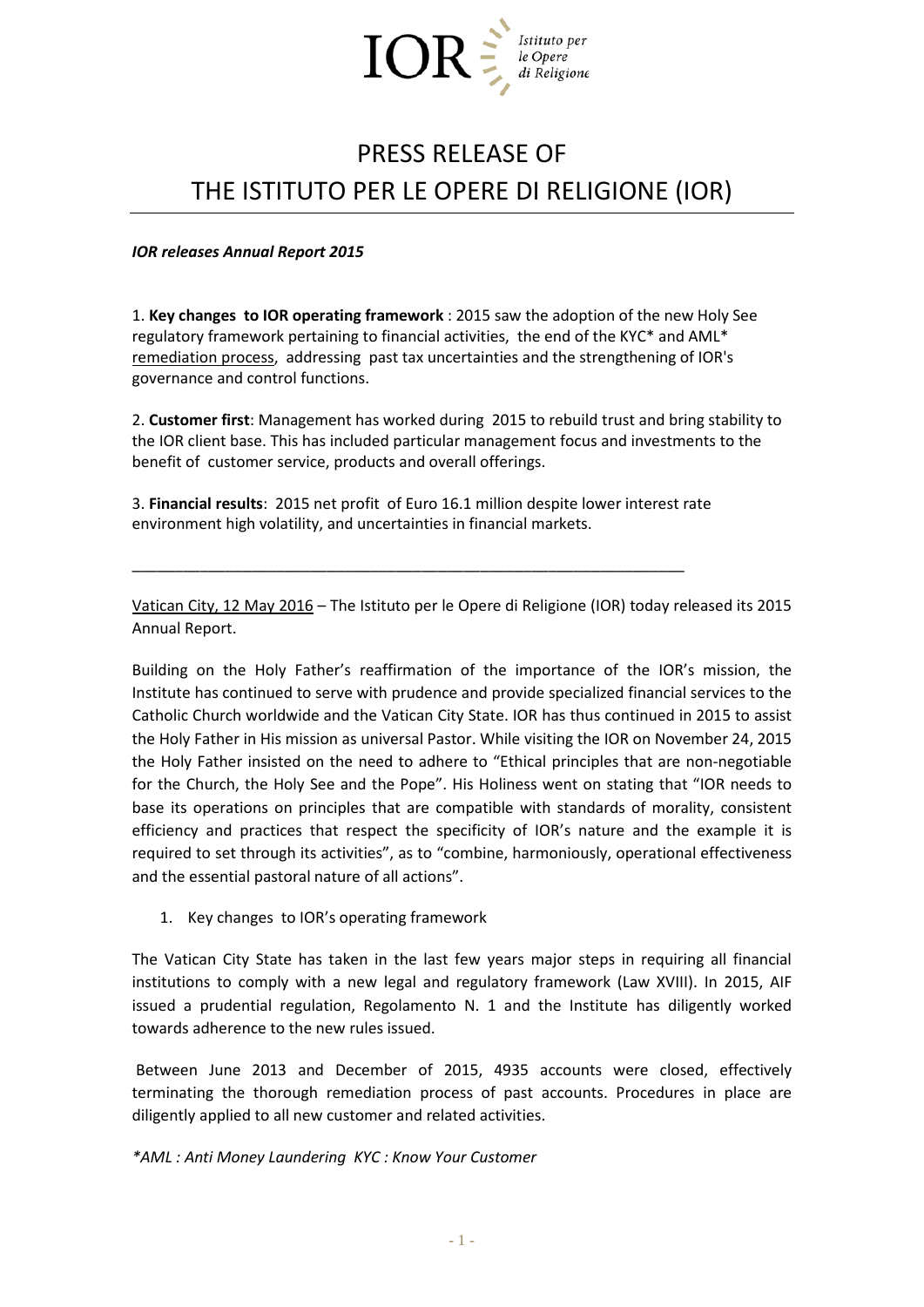

In the same year international tax agreements were signed by the Holy See, leading to enhanced transparency.

2015 has also seen key steps taken to strengthen IOR governance. It includes the creation of an Audit and Risk committee as well as an HR and Remuneration committee to help the Board. In accordance to the Statutes governing the Institute, a new Director General was appointed, Gian Franco Mammì supported by Giulio Mattietti as aggiunto al Direttore Generale, as well as 2 new members of the Board of Auditors (Collegio dei Revisori), Giovanni Barbara and Luca Del Pico.

2. Customer first

In 2015 IOR has worked to strengthen its values, rebuild trust and bring stability to its client base. Management undertook a full review of its customer service function and various steps were taken to respond to customers' requests. IOR's investment process for its asset management products was strengthened. Information and communication to customers was increased and improved: more than 1500 customers attended one of our seminars held on a quarterly basis at IOR premises. A process of significantly enhancing the IOR portfolio management system started and is due to finish in 2016. Overall investment performance at the end of the year reflected the difficult environment that has characterized 2015 and reflected the low risk approach of IOR's customers.

3. 2015 financial results

IOR's operating result is Euro 42.8 million. It positively reflects the investment strategy initiated in late 2014 to de-risk and rationalize IOR's proprietary portfolio in a low rate environment. It has been achieved despite financial market volatility heightened by economic and geopolitical uncertainty. This environment persisted during most of the year but was particularly intense in the second half of the year and ultimately affected the net trading results, having led to a decrease in the net interest income.

2015 saw a positive reduction year-on-year in operating expenses (through a reduction of third party consultants costs), and in impairment losses. IOR's 2015 net result includes a provision for tax remediation and the settlement of an investment legacy issue.

For 2015, IOR will pay a dividend of Euro 16.1 million, representing its net profit. Its equity remains untouched as per its Statutes. As of 31 December 2015, IOR's equity net of distribution is Euro 654 million. This includes the new Capital Euro 300 million that was defined as per Regolamento N.1 and approved by the Cardinals' Commission.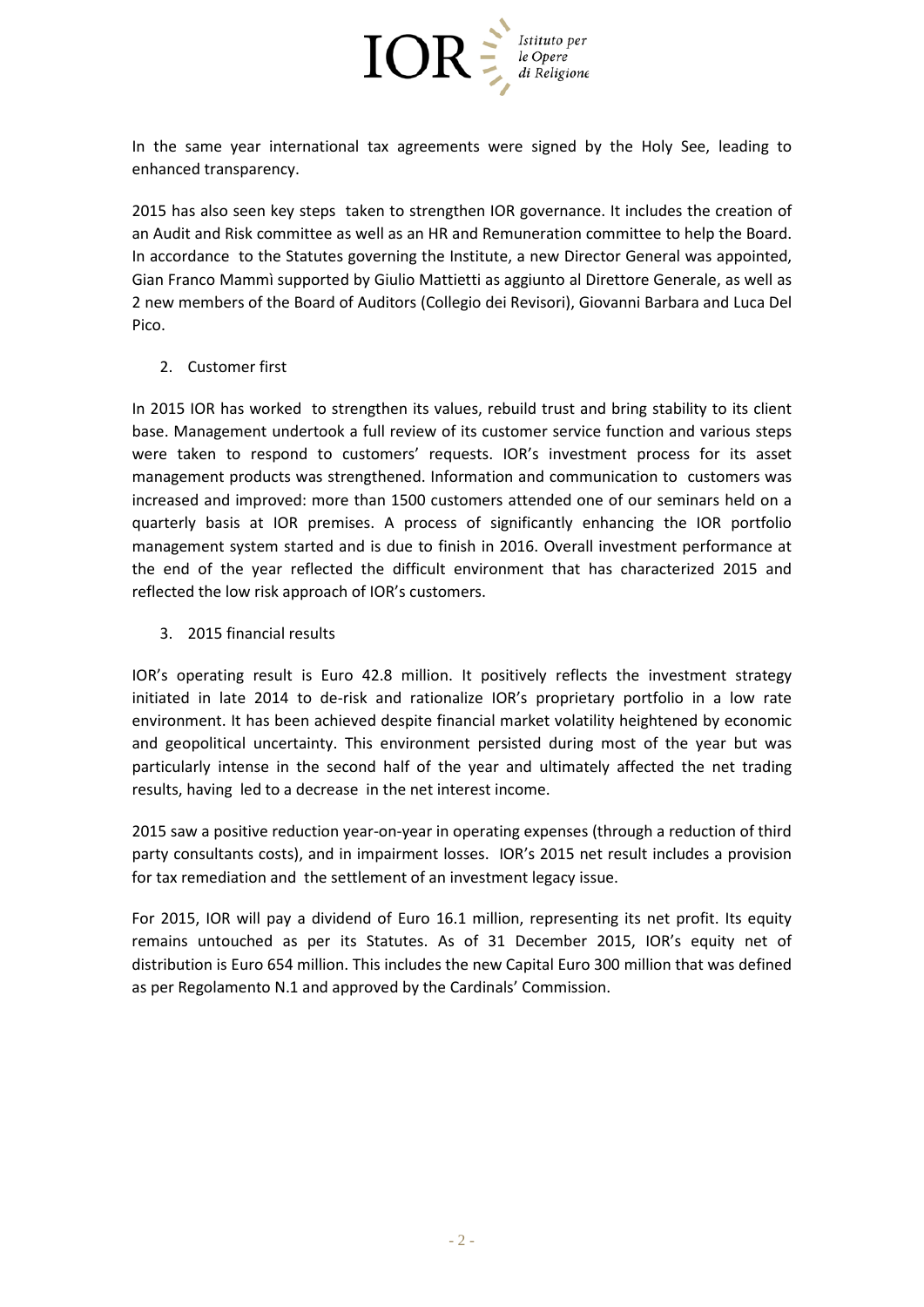

## **Summary Income Statement (EUR/000)**

|                               | 2015     | 2014      |
|-------------------------------|----------|-----------|
| Net interest result           | 43,891   | 50,660    |
| Net fee and commission result | 15,228   | 14,632    |
| Dividend income               | 1,954    | 2,781     |
| Net trading result            | (18,231) | 36,717    |
| <b>Operating Result</b>       | 42,842   | 104,520   |
| Operating expenses            | (24,004) | (28, 880) |
| <b>Impairment</b> losses      | (866)    | (7,157)   |
| Other net income (expense)    | (1, 845) | 850       |
| Net Profit for the year       | 16,127   | 69,333    |

#### **Summary Balance Sheet (EUR/000)**

|                                                                          | 2015      | 2014      |
|--------------------------------------------------------------------------|-----------|-----------|
| Cash and Bank deposits                                                   | 733,397   | 567,358   |
| Trading securities                                                       | 1,667,966 | 1,718,136 |
| Held to maturity securities                                              | 614,818   | 645,054   |
| Remaining other assets                                                   | 188,077   | 280,227   |
| <b>Total assets</b>                                                      | 3,204,258 | 3,210,775 |
| Due to depositors                                                        | 2,371,669 | 2,361,863 |
| Remaining other liabilities<br>(incl. post-employment)<br>benefit plans) | 162,311   | 153,918   |
| Net equity                                                               | 670,278   | 694,994   |
| <b>Total liabilities and equity</b>                                      | 3,204,258 | 3,210,775 |

The total value of assets entrusted by customers to the IOR decreased marginally to Eur 5.8 bn in 2015 (Eur 6 bn in 2014). These assets consisted of Eur 1.9 bn (Eur 2.1bn in 2014) in customer deposits, Eur 3.2 bn (unchanged from 2014) held in managed portfolios and Eur 0.7 bn (unchanged from 2014) held for customers under custody agreements.

On 31 December 2015, the IOR served 14,801 customers.

The Financial Statements 2015 has been audited by Deloitte & Touche S.p.A.